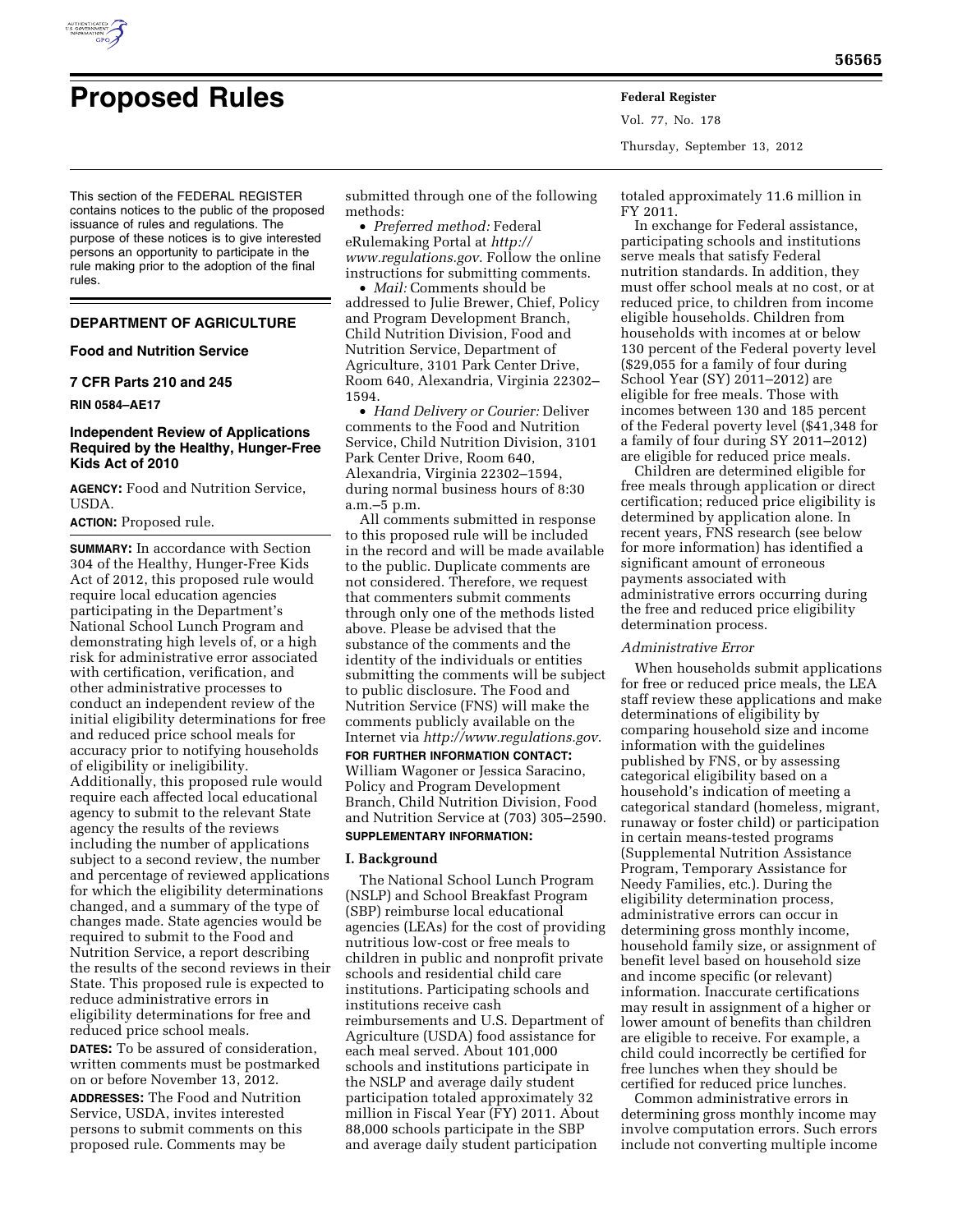sources to annual income, incorrectly determining the frequency of receipt of household income, and/or incorrect addition or multiplication. In determining household size, common errors include not counting the children in the list of all household members or counting a child twice.

Approved but incomplete applications (e.g., missing adult signature, missing last four digits of social security number, missing amount of income of the adult signing the application, etc.) also constitute administrative errors. In some instances, an administrative error may not have any impact on a benefit decision, and therefore would not translate into an error in the benefit level provided to a child.

### *Research Findings*

In 2007, FNS released the Access, Participation, Eligibility, and Certification (APEC) study, which included national estimates of the amounts and rates of erroneous payments in the NSLP and SBP. Erroneous payments may arise because LEAs claim reimbursement at the free or reduced price rate for meals served to children who are not eligible for these benefits. Alternatively, erroneous payments may occur because LEAs fail to claim reimbursement at the free or reduced price rate for children who have applied for and are eligible for these benefits.

Using a nationally-representative sample for SY 2005–06, the APEC study found that 4.2 percent of applications were misclassified due to administrative error. This resulted in \$129 million in net loss (\$158 million in overpayments less \$29 million in underpayments), for the NSLP and SBP combined. The most common administrative error was certification of students whose applications were incomplete; this most frequently occurred because the application lacked a signature. Other types of administrative errors were missing applications, assessment errors and transmittal errors.

In addition to the APEC study, FNS annually conducts the Regional Office Review of Applications (RORA) for School Meals. This annual report examines administrative error made during LEA approval of applications for free and reduced price meals in the NSLP and SBP. The most recent report, published in July 2011, found that LEA eligibility determinations were incorrect for 2.3 percent of students applying for free and reduced price meals in SY 2009–2010. About two-thirds (63 percent) of the incorrect determinations certified households for more benefits

than were justified based on the documentation available, while roughly one-third (37 percent) of the students certified in error were certified for a lesser benefit than was justified. Errors were most commonly made processing income-based applications, with most errors associated with the determination of a household's gross income.

In response to concerns raised by APEC and RORA and the Department, the Healthy, Hunger-Free Kids Act of 2010, Public Law 111–296, (the HHFKA), modified the free and reduced price process for determining children's eligibility for free and reduced price meal benefits. The HHFKA strengthened rules governing certification.

### **II. Overview of the Proposed Rule**

Section 304 of the HHFKA amended section 22 of the Richard B. Russell National School Lunch Act (NSLA) 42 U.S.C. to require LEAs that demonstrate high levels of, or a high risk for, administrative error associated with certification, verification, and other administrative processes, as determined by the Secretary, to have an individual independently review the initial eligibility determinations for free and reduced price school meals for accuracy prior to notifying households of eligibility or ineligibility. This independent review of eligibility determinations is hereafter referred in this preamble and the proposed regulation as ''second review'' of applications.

The Department has determined that given the results of the APEC and RORA, this proposed rule should focus on administrative errors that occur during certification of eligibility. For purposes of this proposed rule, certification includes both benefit issuance and updating student eligibility for program benefits on rosters used to claim meals to the extent the State agency identifies problems in the benefit delivery process during an administrative review. Subsequent rulemaking may address administrative error associated with verification and other administrative processes.

This proposed rule addresses requirements for both State agencies and LEAs, including criteria for identifying LEAs that must conduct a second review of applications; requirements for the second review of applications process, including timeframes and duration of second reviews; and requirements for reporting review results. With these new requirements, this proposed rule would create a new section 7 CFR 245.11 entitled ''Second review of applications'' and would redesignate the current 7 CFR 245.11

through 245.13 as 7 CFR 245.12 through 245.14, respectively.

These requirements are discussed in more detail below.

### **State Agency Requirements**

#### *LEA Selection Process*

Proposed 7 CFR 245.11(a) would require each State agency to annually identify LEAs that demonstrate high levels of, or a high risk for, administrative error associated with the certification process to conduct a second review of applications.

Under the proposal, a State agency would be required to use the following criteria when identifying LEAs that are required to conduct a second review of applications:

• *Criterion 1—Administrative Review Performance Standard 1 Violation:*  LEAs subject to a follow-up administrative review due to certification, benefit issuance or updating eligibility status violations of Performance Standard 1 (7 CFR 210.18(i)(3)(i));

• *Criterion 2—At-risk for Administrative Review Performance Standard 1 Violation:* LEAs at risk for a follow-up administrative review due to certification, benefit issuance or updating eligibility status violations of Performance Standard 1 (7 CFR  $210.18(i)(3)(i)$ ;

• *Criterion 3—Provision 2⁄3 (special assistance certification and reimbursement alternatives) base year:*  LEAs that are establishing a new Provision 2⁄3 base year in the following school year; and

• *Criterion 4—State agency discretion:* Of the LEAs scheduled for an administrative review the following year, the State agency may select any LEAs not identified through the above criterion that the State agency identifies as at risk for certification error, as determined by the State agency.

*Criterion 1—Administrative Review Performance Standard 1 Violation:* On an administrative review, State agencies assess whether a LEA and schools under its jurisdiction have a system in place that accurately certifies children for free and reduced price meal benefits, issues benefits, and updates eligibility status (Performance Standard 1). Any LEA with an inadequate certification and issuance system is required to take corrective action and, depending on the severity of the problem, may be subject to a follow-up administrative review. The Performance Standard 1 thresholds resulting in a follow-up administrative review are found at current 7 CFR 210.18(i)(3)(i). The threshold related to certification, benefit issuance and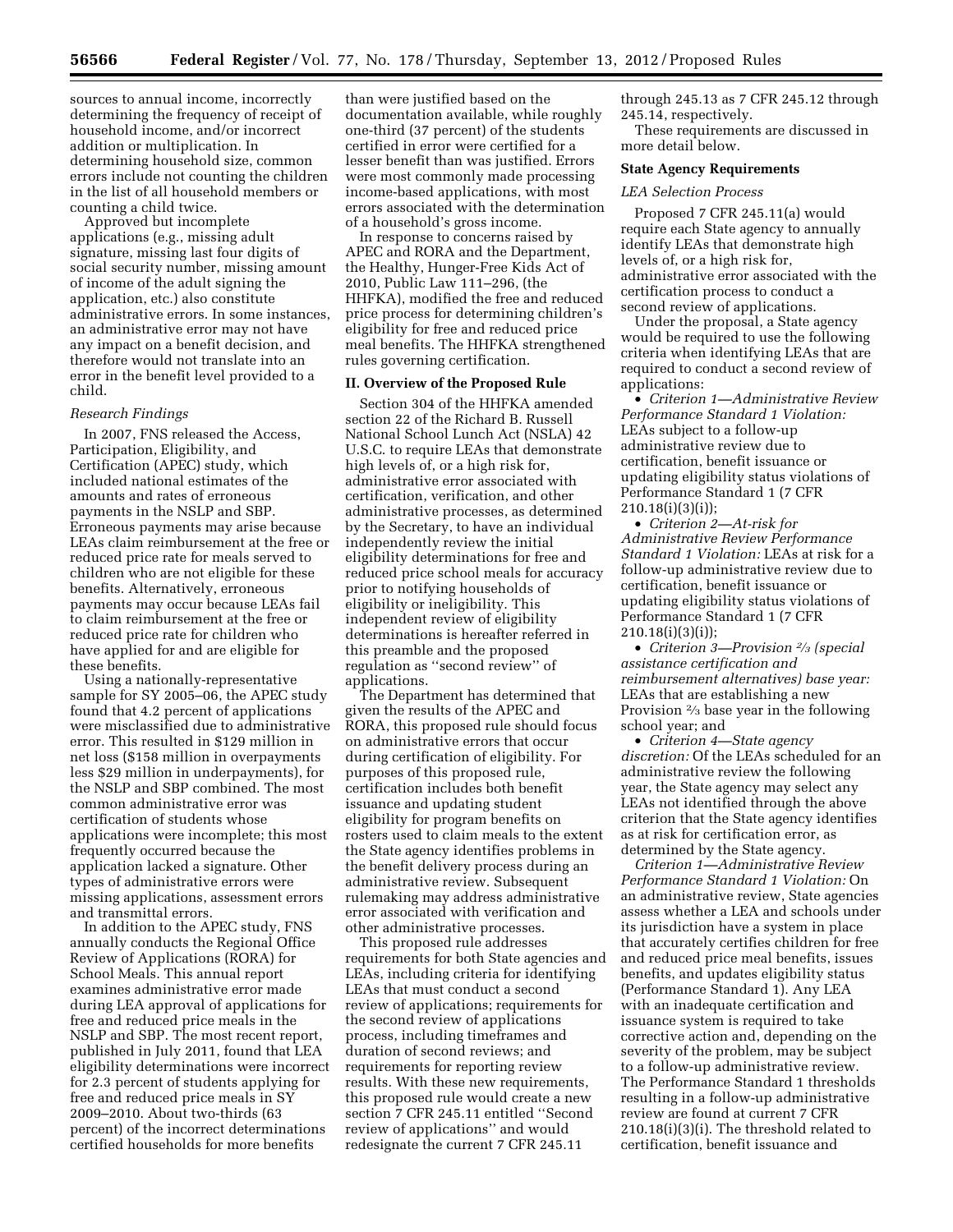updating eligibility is exceeded when: (1) a number of the reviewed schools in a LEA (as specified in Table B under § 210.18(i)(3)(i)) have an inadequate system for certification, issuing benefits or updating eligibility status; and (2) a school or LEA's system for certification, issuing benefits or updating eligibility status is inadequate, i.e., if 10 percent or more (but not less than 100 lunches) of the free and reduced price lunches claimed for the review period (for any school reviewed) are claimed incorrectly due to errors of certification, benefit issuance or updating of eligibility status.

For purposes of this proposed rule, a LEA subject to a follow-up administrative review due to certification and benefit issuance violations of Performance Standard 1  $(S 210.18(i)(3)(i))$  would be subject to a second review of applications beginning the following school year.

*Criterion 2—At-risk for Administrative Review Performance Standard 1 Violation:* This proposed rule also would require State agencies to identify LEAs that demonstrate a high risk for administrative error associated with certification to be required to conduct a second review of applications. For purposes of this proposed rule, LEAs, as determined by an administrative review, which claimed between 5–10 percent of the free and reduced price lunches incorrectly due to errors of certification, benefit issuance or updating of eligibility status would be considered at high risk for administrative error associated with certification.

Based on data available through RORA, we expect that LEAs selected based on Criterion 1 and 2 will account for approximately 20–25 percent of all LEAs nationwide over a three year period.

*Criterion 3—Provision 2/3 (special assistance certification and reimbursement alternatives) base year:*  In an effort to reduce paperwork and other administrative burdens at the local level, Congress incorporated into Section 11(a)(1) of the NSLA (42 U.S.C. 1759a) alternative provisions to the traditional requirements for annual determinations of eligibility for free and reduced price school meals and daily meal counts by type. A school participating in Provisions 2 or 3 must serve NSLP and/or SBP meals to all participating children at no charge for up to 4 consecutive years. During the first base year, there is no change in traditional procedures and administrative burden. The school distributes free and reduced price meal applications and makes eligibility

determinations for participating children, takes daily meal counts by type (free, reduced price and paid) at the point of service, or approved alternate, reports these counts for claiming meal reimbursement, and receives Federal reimbursement based on these counts as it normally does. However, regardless of the children's free, reduced price or paid eligibility category, all children are served meals at no charge. During years 2, 3 and 4 of the cycle, the school makes no new eligibility determinations and continues to serve all children meals at no charge. The school takes counts of only the total number of reimbursable meals served each day, instead of counting meals by type. Reimbursement during these years is determined by applying the percentages of free, reduced price, and paid meals served during the base year to the total meal count for the claiming period in subsequent years.

The APEC study found that schools in Provisions 2 or 3 base years, on average, experience higher erroneous payments rates than other schools (1.75 times higher for NSLP), making them a high risk for administrative error associated with certification. Therefore, this proposed rule would require State agencies to require LEAs to conduct a second review of applications when the LEA is establishing a new Provision 2⁄3 base year.

*Criterion 4—State agency discretion:*  Lastly, this proposed rule would allow State agencies to select LEAs that are not identified in the above criteria, and that the State identifies are at risk for certification error, and are scheduled for an administrative review the following year. This selection requirement is intended to ensure that when a selected LEA undergoes an administrative review the following year, it will already be working towards decreasing the administrative error associated with the certification process, thus mitigating the potential for fiscal action by the State agency.

This requirement would give State agencies discretion to decide which LEAs are selected to conduct the second review of applications. Examples of LEAs that State agencies should include are new entities with less experience with the free and reduced price process, LEAs with new administrative staff and LEAs in the first year of a new electronic system.

These criteria for selection are included in proposed 7 CFR 245.11(b).

FNS asks for commenter input on the above criteria for selecting LEAs for the second review of applications. Specifically, we are interested in input on how many LEAs would likely be

required to conduct a second review of applications using these criteria, as well as any suggestions for other criteria that could be used for LEA selection.

#### **Exemptions**

FNS is also seeking input on whether State agencies should be able to exempt LEAs that use computerized free and reduced price determination and roster transfer systems, provided that the State agency can attest to the efficacy of those systems. While FNS is considering this exemption for LEAs that use computerized systems, we do not expect that State agencies would use the exemption often because computerized eligibility determination systems should be more accurate than manual determinations, meaning that LEAs using them would not likely fall within the criterion for LEA selection. We anticipate that this exemption would reduce burden on State agencies.

#### **LEA Requirements**

The proposed rule at 7 CFR 245.11(c) would require LEAs identified by their State agency to conduct a second review of applications, to ensure that the initial eligibility determination for each application is reviewed for accuracy prior to notifying the household of the eligibility or ineligibility of the household for free and reduced price meals. Under the proposal, the second review would be conducted by an individual or entity who did not make the initial eligibility determination. This individual or entity is not required to be an employee of the LEA but must be trained on how to make application determinations as are all individuals who review initial eligibility applications, individuals or entities who conduct a second review of applications are subject to the disclosure requirements set forth in the NSLA and current 7 CFR 245.6(f) through 245.6(k).

### *Timeframes*

The proposed rule at 7 CFR 245.11(c)(1) would require the second review of applications by identified LEAs to be conducted in a timely manner and not result in the delay of an eligibility determination. Once the review of eligibility has been completed, the household must be notified immediately.

In addition, the proposed rule would make a change to the timeframes for application approval for all LEAs, not simply those affected by the second review of applications requirements. Under the proposal, the Department would establish a regulatory requirement that all LEAs notify the household of the children's eligibility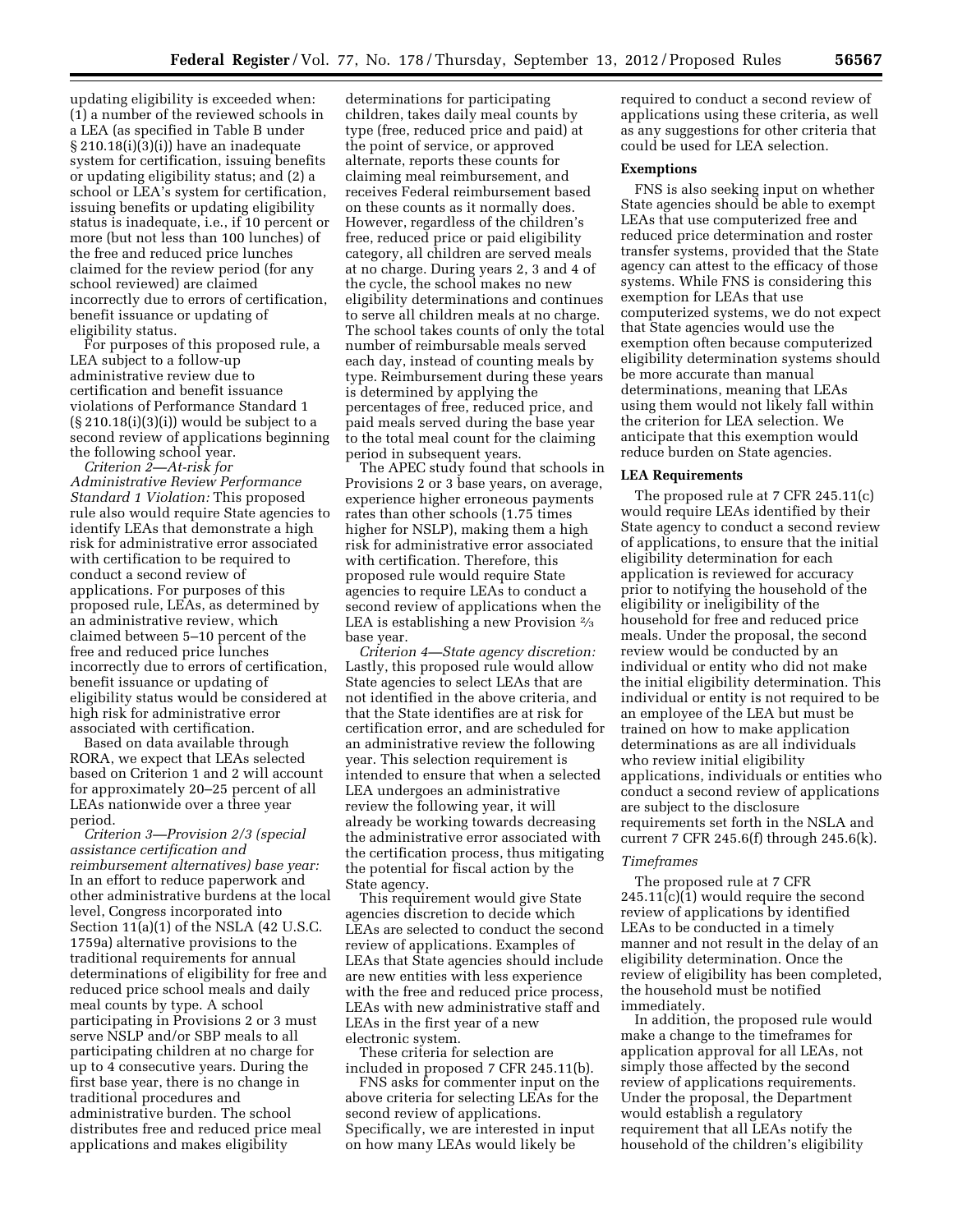and provide the eligible children the benefits to which they are entitled within 10 operating days of receiving the application. This change would conform the regulations with longstanding guidance and is intended to make the certification process consistent for both LEAs that are required to conduct a second review of applications and those that are not. This proposed change is found at 7 CFR  $245.6(c)(6)(i)$ .

### *Second Review Duration*

The proposed rule at  $\S 245.11(c)(2)$ would require LEAs identified under Criterion 1 (Administrative Review Performance Standard 1 Violation), Criterion 2 (At-risk for Administrative Review Performance Standard 1 Violation), or Criterion 4 (State agency discretion) to conduct a second review of applications until such time as the required LEA documentation demonstrates no more than 5 percent of the applications reviewed in the second review have changes to the eligibility determination.

Documentation means the required LEA annual report (described below) detailing the number of free and reduced price applications subject to a second review and the number and percentage of reviewed applications for which the eligibility determination was changed and a summary of the type of changes made.

LEAs identified under Criterion 3 (Provision 2/3 base year) are required to conduct a second review of applications during every base year. These LEAs are considered at-risk for administrative error associated with certification because of the infrequency (every 4 years) that they perform the certification process.

#### *Reporting Requirements*

As required by the HHFKA, this proposed rule would establish reporting requirements for State agencies and LEAs. These proposed reporting requirements would allow the State agency and the Department to monitor the potential decrease in administrative error associated with certification created by the second review of applications requirement.

Under the proposal at  $\S 245.11(b)(2)$ , State agencies would be required to submit an annual report, as specified by FNS, detailing the number of free and reduced price applications subject to a second review, the number and percentage of reviewed applications for which the eligibility was changed and a summary of the type of changes that were made for all the LEAs that were required to conduct a second review of

applications. In addition, this proposed rule would require at § 245.11(c)(3) that LEAs subject to conduct a second review of applications be required to submit to the appropriate State agency, the number of applications reviewed, the results of the second reviews including the number and percentage of reviewed applications for which the eligibility determination was changed and a summary of the type of changes that were made.

#### *Verification for Cause*

The intended effect of this proposed rule is to help reduce administrative error during the application review process. The Department would also like to point out that in addition to decreasing the types of administrative error described above, the second review of applications requirement could provide an opportunity to allow an LEA to identify applications that should be verified for cause. Currently, 7 CFR 245.6a(c)(7) requires LEAs to verify any questionable application and encourages them, on a case-by-case basis, to verify any application for cause when the LEA is aware of additional income or persons in the household. LEAs must first complete the certification process prior to conducting verification.

### **II. Procedural Matters**

## *Executive Order 12866 and Executive Order 13563*

Executive Orders 12866 and 13563 direct agencies to assess all costs and benefits of available regulatory alternatives and, if regulation is necessary, to select regulatory approaches that maximize net benefits (including potential economic, environmental, public health and safety effects, distributive impacts, and equity). Executive Order 13563 emphasizes the importance of quantifying both costs and benefits, of reducing costs, of harmonizing rules, and of promoting flexibility.

This proposed rule has been determined to be not significant under section 3(f) of Executive Order 12866.

### *Regulatory Flexibility Act*

This rule has been reviewed with regard to the requirements of the Regulatory Flexibility Act (RFA) of 1980, (5 U.S.C. 601–612). Pursuant to that review, it has been certified that this rule will not have a significant impact on a substantial number of small entities.

While there may be some LEA burden associated with the second review of applications required in this proposed

rule, the burden will not be significant and will be outweighed by the benefits of decreased administrative error associated with certification. Additionally, only LEAs that fall under the established criteria would be required to conduct the second review of applications.

### *Unfunded Mandates Reform Act*

Title II of the Unfunded Mandates Reform Act of 1995 (UMRA), Public Law 104–4, establishes requirements for Federal agencies to assess the effects of their regulatory actions on State, local and tribal governments and the private sector. Under section 202 of the UMRA, the Department generally must prepare a written statement, including a cost benefit analysis, for proposed and final rules with ''Federal mandates'' that may result in expenditures by State, local or tribal governments, in the aggregate, or the private sector, of \$100 million or more in any one year. When such a statement is needed for a rule, Section 205 of the UMRA generally requires the Department to identify and consider a reasonable number of regulatory alternatives and adopt the most cost effective or least burdensome alternative that achieves the objectives of the rule.

This proposed rule does not contain Federal mandates (under the regulatory provisions of Title II of the UMRA) for State, local and tribal governments or the private sector of \$100 million or more in any one year. Thus, the rule is not subject to the requirements of sections 202 and 205 of the UMRA.

#### *Executive Order 12372*

The National School Lunch Program is listed in the Catalog of Federal Domestic Assistance Programs under 10.555. For the reasons set forth in the final rule in 7 CFR part 3015, subpart V, and related Notice (48 FR 29115, June 24, 1983), this program is included in the scope of Executive Order 12372 which requires intergovernmental consultation with State and local officials.

### *Executive Order 13132*

Executive Order 13132 requires Federal agencies to consider the impact of their regulatory actions on State and local governments. Where such actions have federalism implications, agencies are directed to provide a statement for inclusion in the preamble to the regulations describing the agency's considerations in terms of the three categories called for under Section (6)(b)(2)(B) of Executive Order 13121.

*Prior Consultation With State Officials:* Prior to drafting this proposed rule, FNS staff received informal input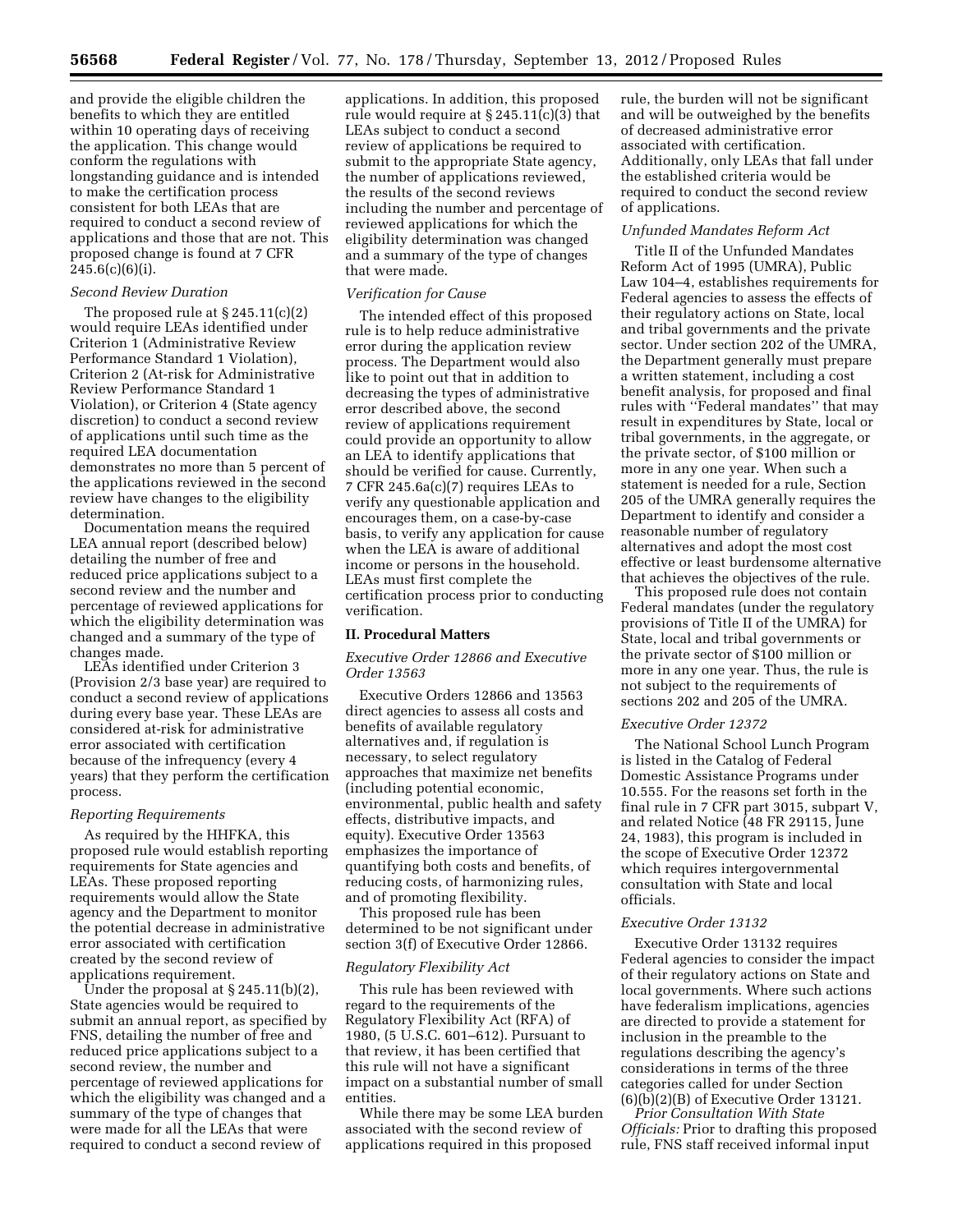from various stakeholders while participating in various State, regional, national, and professional conferences. Numerous stakeholders, including State and local program operators, also provided input at public meetings held by the School Nutrition Association.

*Nature of Concerns and the Need to Issue This Rule:* State agencies and LEAs want to provide the best possible school meals through the NSLP but are concerned about the costs and administrative burden associated with increased program oversight. While FNS is aware of these concerns, the National School Lunch Act, 42 U.S.C. 1769c(b)(6), as amended by the HHFKA, requires that LEAs that demonstrate a high level of, or a high risk for, administrative error associated with certification have an individual or entity review the initial eligibility determinations for free and reduced price school meals for accuracy prior to sending out household notifications of eligibility or ineligibility.

*Extent to Which We Meet Those Concerns:* FNS has considered the impact of this proposed rule on State and local operators and has developed a rule that would implement the second review of applications requirement in the most effective and least burdensome manner.

# *Executive Order 12988*

This proposed rule has been reviewed under Executive Order 12988, Civil Justice Reform. This proposed rule is not intended to have preemptive effect with respect to any State or local laws, regulations or policies which conflict with its provisions or which would otherwise impede its full and timely implementation. This rule is not intended to have retroactive effect unless so specified in the Effective Dates section of the final rule. Prior to any judicial challenge to the provisions of the final rule, all applicable administrative procedures under § 210.18(q) or § 235.11(f) must be exhausted.

#### *Civil Rights Impact Analysis*

FNS has reviewed this proposed rule in accordance with the Department Regulation 4300–4, ''Civil Rights Impact Analysis,'' and 1512–1, ''Regulatory Decision Making Requirements,'' to identify and address any major civil rights impacts the rule might have on minorities, women, and persons with disabilities. After a careful review of the rule's intent and provisions, FNS has determined that this rule is not intended to limit or reduce in any way the ability of protected classes of individuals to receive benefits on the basis of their

race, color, national origin, sex, age, or disability, nor is it intended to have a differential impact on minority owned or operated business establishments, and women-owned or operated business establishments that participate in the Child Nutrition Programs. The proposed rule is technical in nature, and it affects only the State agencies and the local educational agencies operations.

### *Paperwork Reduction Act*

The Paperwork Reduction Act of 1995 (44 U.S.C. Chap. 35; see 5 CFR part 1320), requires that the Office of Management and Budget (OMB) approve all collections of information by a Federal agency from the public before they can be implemented. Respondents are not required to respond to any collection of information unless it displays a current, valid OMB control number. This is a new collection. The proposed provisions in this rule create new burden which will be merged into a currently approved information collection titled ''Determining Eligibility for Free and Reduced Price Meals,'' OMB Control #0584–0026, expiration date March 31, 2013. The current collection burden inventory for the Determining Eligibility for Free and Reduced Price Meals (7 CFR part 245) is 960,367. These changes are contingent upon OMB approval under the Paperwork Reduction Act of 1995. When the information collection requirements have been approved, FNS will publish a separate action in the **Federal Register** announcing OMB's approval.

Comments on the information collection in this proposed rule must be received by November 13, 2012. Send comments to the Office of Information and Regulatory Affairs, OMB, Attention: Desk Officer for FNS, Washington, DC 20503. Please also send a copy of your comments to Jon Garcia, Chief, Program Analysis and Monitoring Branch, Child Nutrition Division, 3101 Park Center Drive, Alexandria, VA 22302. For further information, or for copies of the information collection requirements, please contact Jon Garcia at the address indicated above. Comments are invited on: (1) Whether the proposed collection of information is necessary for the proper performance of the Agency's functions, including whether the information will have practical utility; (2) the accuracy of the Agency's estimate of the proposed information collection burden, including the validity of the methodology and assumptions used; (3) ways to enhance the quality, utility and clarity of the information to be collected; and (4) ways to minimize the burden of the collection of

information on those who are to respond, including use of appropriate automated, electronic, mechanical, or other technological collection techniques or other forms of information technology.

All responses to this request for comments will be summarized and included in the request for OMB approval. All comments will also become a matter of public record.

*Title:* Independent Review of Applications Required by the Healthy, Hunger-Free Kids Act of 2010.

*OMB Number:* 0584–NEW. *Expiration Date:* Not Yet Determined. *Type of Request:* New Collection.

*Abstract:* Section 304 of the Healthy, Hunger-Free Kids Act of 2010 amended Section 22(b) of the Richard B. Russell National School Lunch Act (42 U.S.C. 1769c(b)). The new requirements necessitate the submission of a report to the State agency from each local educational agency that is required by the State agency to conduct a second review of eligibility determinations based on demonstrating high levels of, or a high risk for, administrative error associated with the certification process. This report must describe the results of the second review of applications, including the number and percentage of reviewed applications for which the eligibility determinations changed and a summary of the types of changes made. State agencies are required to submit this information in a report to the USDA. USDA must publish annually the results of the reviews of initial eligibility determinations by State, number, percentage, and type of error.

This proposed rule would increase the recordkeeping and reporting burden for local educational agencies and State agencies on the current collection burden inventory for Determining Eligibility for Free and Reduced Price Meals, OMB Control #0584–0026. The average burden per response and the annual burden hours are explained below and summarized in the charts which follow.

### **Estimated Annual Burden for 0584– NEW, Independent Review of Applications, 7 CFR Part 245**

*Respondents for This Proposed Rule:*  State Agencies and Local Educational Agencies.

*Estimated Number of Respondents for This Proposed Rule:* 1,456.

*Estimated Number of Responses per Respondent for This Proposed Rule:* 1. *Estimated Total Annual Responses:* 

1,456.

*Estimated Total Annual Burden on Respondents for This Proposed Rule:*  378.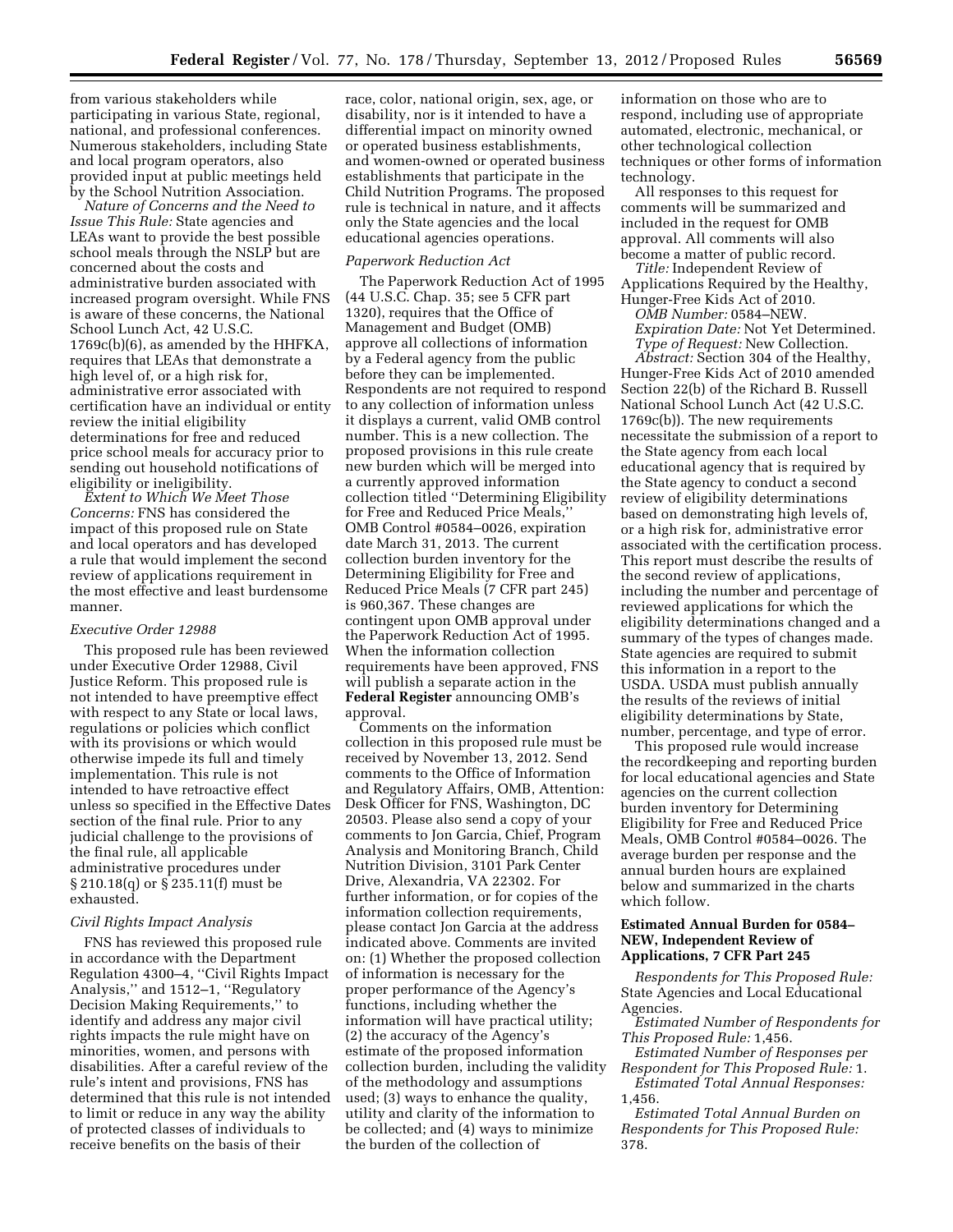# ESTIMATED ANNUAL BURDEN FOR 0584–NEW, INDEPENDENT REVIEW OF APPLICATIONS, 7 CFR PART 245

[Reporting (State agencies and local educational agencies)]

|                                                                                                                                              | Section            | Estimated<br>number of<br>respondents | Frequency of<br>response | Average<br>annual<br>responses | Average<br>burden per<br>response | Annual<br>burden<br>hours |
|----------------------------------------------------------------------------------------------------------------------------------------------|--------------------|---------------------------------------|--------------------------|--------------------------------|-----------------------------------|---------------------------|
| State agencies must annually report $\mid$ 7 CFR 245.11(b)(2)<br>the results of the second reviews<br>conducted by LEAs each school<br>year. |                    | 56                                    |                          | 6                              | .5                                | 28                        |
| Local educational agencies must an-<br>nually report the results of the sec-<br>reviews<br>conducted<br>each<br>ond<br>school year.          | 7 CFR 245.11(c)(3) | 1,400                                 |                          | 1.400                          | 0.25                              | 350                       |
| Proposed<br>Total Reporting for<br>Rule.                                                                                                     |                    | 1,456                                 |                          | 1,456                          |                                   | 378                       |

# ESTIMATED ANNUAL BURDEN FOR 0584–NEW, INDEPENDENT REVIEW OF APPLICATIONS, 7 CFR PART 245

[Recordkeeping (State agencies and local educational agencies)]

|                                           | Section      | Estimated<br>number of<br>respondents | Frequency<br>of response | Average<br>annual<br>responses | Average<br>burden per<br>response | Annual<br>burden<br>hours |
|-------------------------------------------|--------------|---------------------------------------|--------------------------|--------------------------------|-----------------------------------|---------------------------|
|                                           | 7 CFR 245.11 | 56<br>.400                            |                          | 56<br>1.400                    | $*$ 0<br>$*$ 0                    | $*$ 0<br>$*$ 0            |
| Total Recordkeeping for Proposed<br>Rule. |              |                                       |                          |                                |                                   |                           |

\* Recordkeeping requirements for State agencies and local educational agencies are included in the burden for the existing requirements for submitting data for the FNS–742 form.

# SUMMARY OF BURDEN (OMB #0584– NEW) 7 CFR 245

| Total No. Respondents                                | 1.456 |
|------------------------------------------------------|-------|
| Average No. Responses Per Re-                        |       |
| Total Annual Responses<br>Average Hours per Response | 1.456 |
| Total Burden Hours for Pro-<br>posed Rule            |       |

#### *E-Government Act Compliance*

The Food and Nutrition Service is committed to complying with the E-Government Act, 2002 to promote the use of the Internet and other information technologies to provide increased opportunities for citizen access to Government information and services, and for other purposes.

### **List of Subjects**

#### *7 CFR Part 210*

Children, Commodity School Program, Food assistance programs, Grant programs-social programs, National School Lunch Program, Nutrition, Reporting and recordkeeping requirements, Surplus agricultural commodities.

### *7 CFR Part 245*

Civil rights, Food assistance programs, Grant programs-education, Grant programs-health, Infants and

children, Milk, Reporting and recordkeeping requirements, School breakfast and lunch programs.

Accordingly, 7 CFR parts 210 and 245 are proposed to be amended as follows:

### **PART 210—NATIONAL SCHOOL LUNCH PROGRAM**

1. The authority citation for part 210 continues to read as follows:

**Authority:** 42 U.S.C. 1751–1760, 1779.

2. Amend § 210.15 by:

a. In paragraph (a)(7), removing the word ''and'';

b. In paragraph (a)(8), removing the period and adding ''; and'' in its place; c. Adding a new paragraph (a)(9).

The addition reads as follows:

### **§ 210.15 Reporting and recordkeeping.**  (a) \* \* \*

(9) For any local educational agency required to conduct a second review of free and reduced price applications as required under  $\S$  245.11 of this chapter, the number of free and reduced price applications subject to a second review and the number and percentage of reviewed applications for which the eligibility determination was changed and a summary of the types of changes made.

\* \* \* \* \*

3. Amend § 210.20 by:

a. In paragraph (a)(8), removing the word ''and'';

b. In paragraph (a)(9), removing the period and adding the word ''; and'' c. Adding a new paragraph (a)(10).

The addition reads as follows:

#### **§ 210.20 Reporting and recordkeeping.**

(a) \* \* \*

(10) For local educational agencies required to conduct a second review of applications under § 245.11 of this chapter, the results of the reviews including the number and percentage of reviewed applications for which the eligibility determination was changed and a summary of the types of changes made.

\* \* \* \* \*

# **PART 245—DETERMINING ELIGIBILITY FOR FREE AND REDUCED PRICE MEALS AND FREE MILK IN SCHOOLS**

1. The authority citation for part 245 continues to read as follows:

**Authority:** 42 U.S.C. 1752, 1758, 1759a, 1772, 1773, and 1779.

2. In § 245.6 revise paragraph (c)(6)(i) to read as follows:

**§ 245.6 Application, eligibility and certification of children for free and reduced price meals and free milk.** 

- \* \* \* \* \*
	- (c) \* \* \*
	- $(6) * * *$